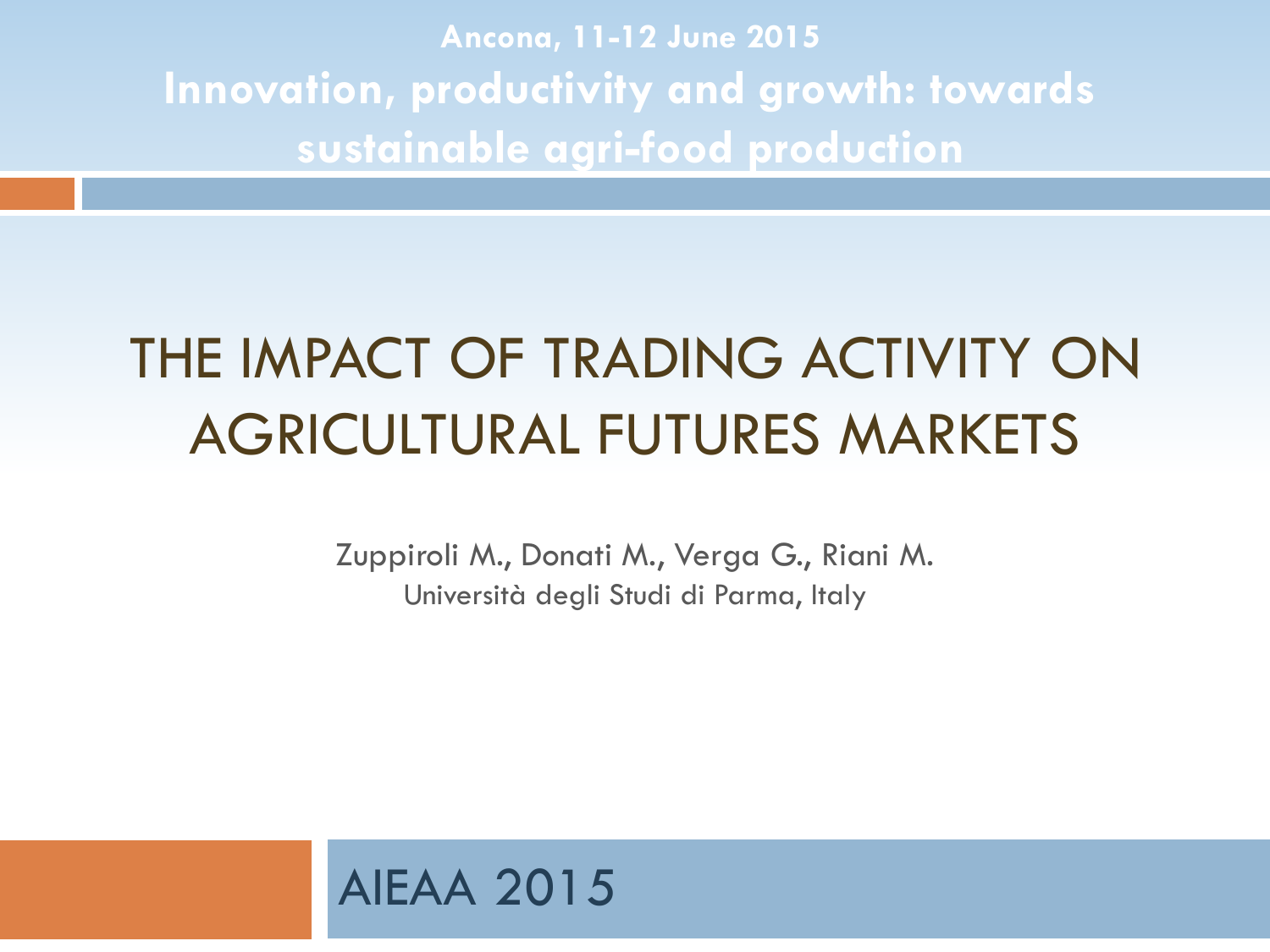# Background

- $\triangleright$  The anomalous fluctuations in prices experienced by agricultural markets affect the stability of farm income and the level of uncertainty in farmer production decisions and along the food supply chain.
- $\triangleright$  Possible future scenarios of price volatility are forcing policy makers to research the determinants of the spikes in order to identify appropriate regulation to prevent them.
- $\triangleright$  The boom and bust of 2008 agricultural commodities' prices has been investigated by researchers, market analysts and policy makers without reaching a common interpretation of such a dynamic and a unique explanation of the main determinant.
- Despite the researches on demand and supply determinants of the spikes, other authors disputed the role of market speculation: financial activity increased its participation in commodity future markets (mostly in the form of index funds used by swap dealers).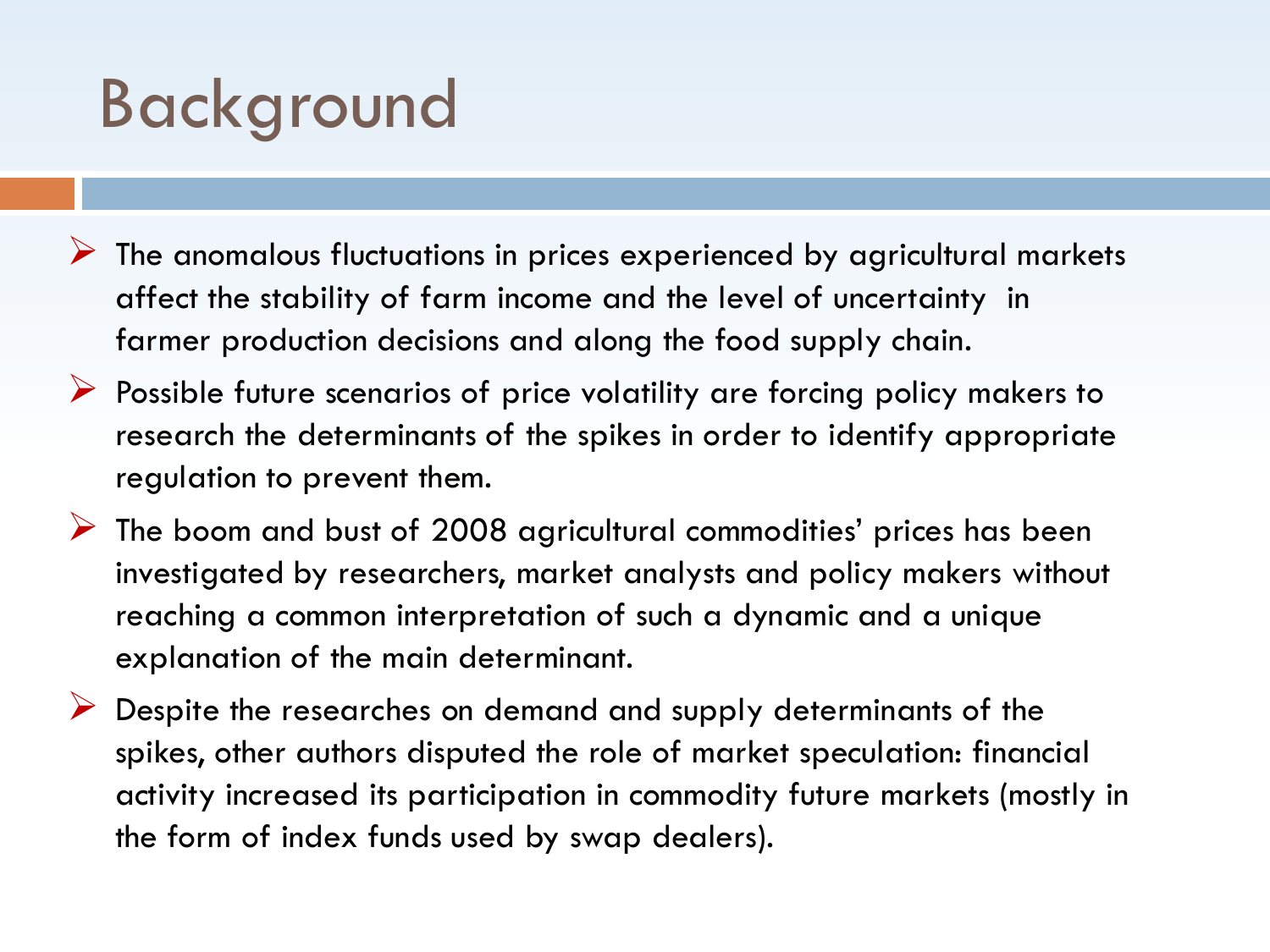# **Objectives**

- Preceding research has led us to concentrate the analysis on the relationship between **trading activity and volatility**. Using the Grangercausality approach we couldn't find any influence between trading activity and price direction.
- $\triangleright$  The analysis is carried out following the approach proposed by Irwin and Sanders (2010) adding some relevant innovations and extensions:
	- $\triangleright$  An extended time series;
	- $\triangleright$  A procedure to check outliers inside the dataset;
	- $\triangleright$  The standardization of each variable included in the model;
	- $\triangleright$  A test of the inverse relationships, considering the market factor as the causal variable;
	- $\triangleright$  Estimation of the Granger-causality with and without the independent variable at contemporaneous time.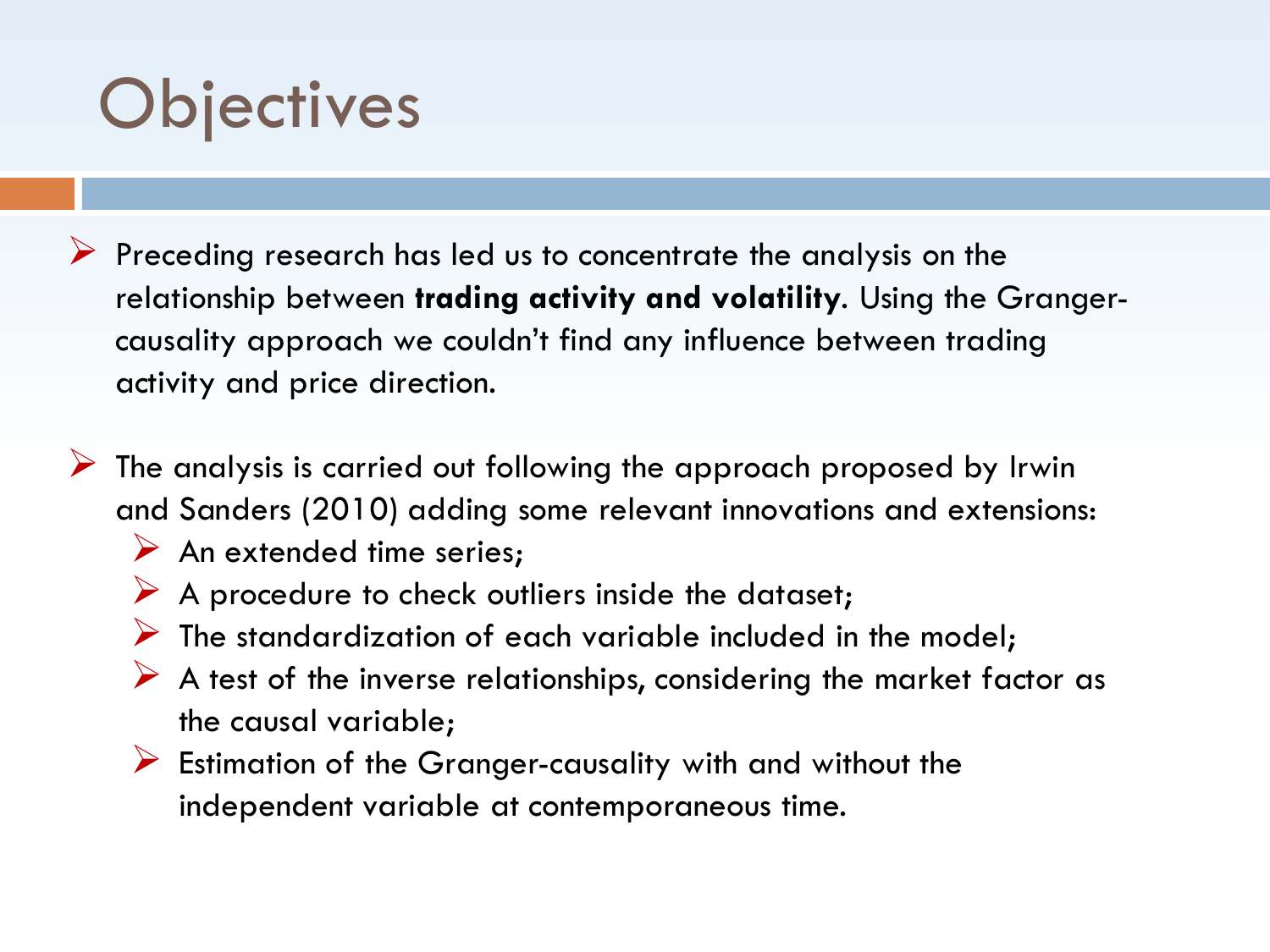#### Data *(frequency, parameters)*

The frequency of data used exerts a noticeable influence on the results . Using weekly data, also if referred to traders groups, there is no evidence of a relationship. On the contrary, a daily frequency of information gives statistical evidence to phenomena that exhaust their effects within the week.

The market factor adopted is the **Realized Volatility (=RV)** computed as the absolute value of daily returns

The trading activity parameter is the **Volume to Open Interest Ratio (=VOIR)**  computed as the ratio between the number of contracts traded during the day and the open interest at the end of the day.

The dataset starts on January 3, 1995 to February 27, 2014.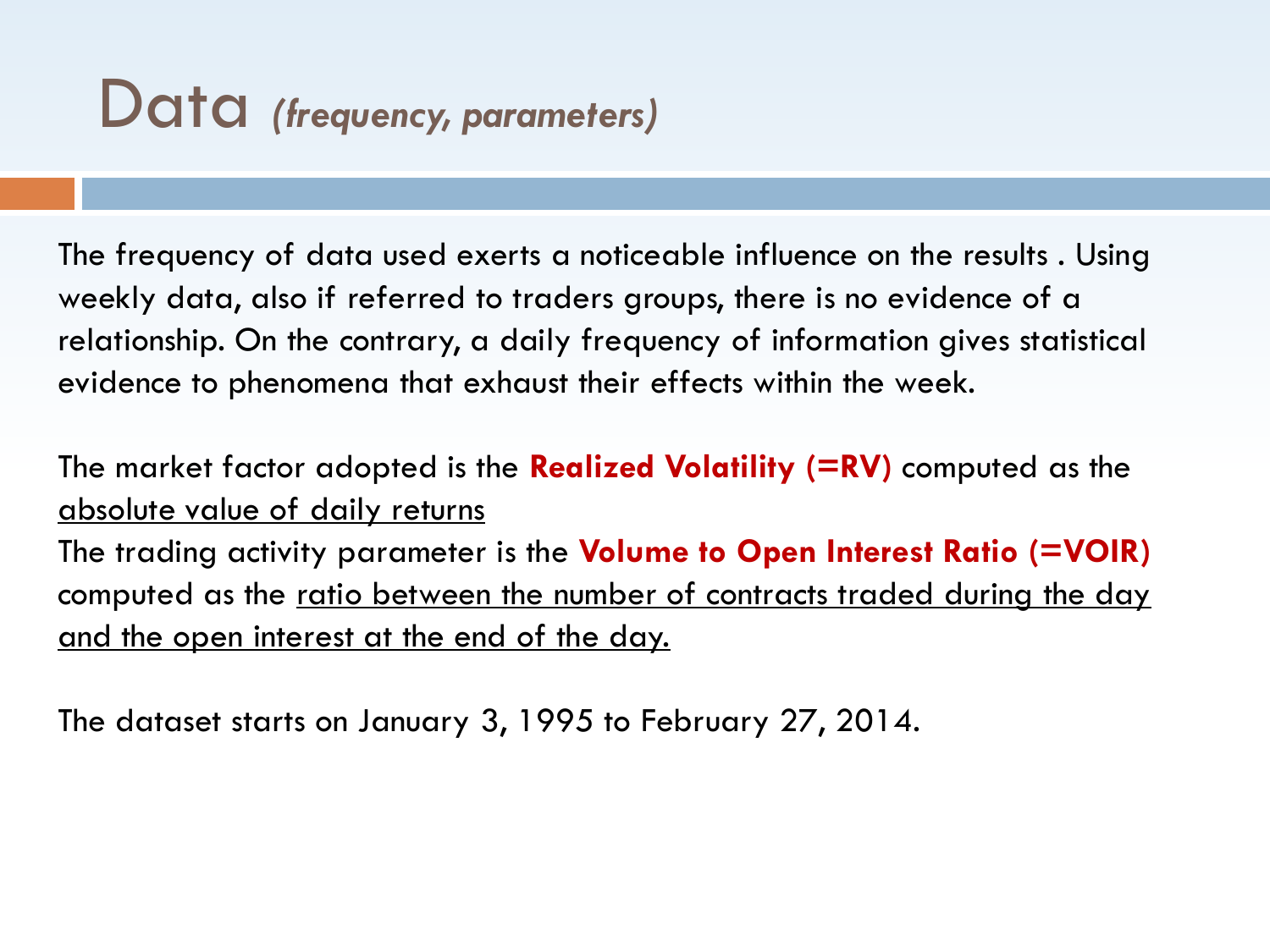# Daily dataset

The relationships between market factors and the Volume to Open Interest (VOIR) can be estimated using **daily data**.

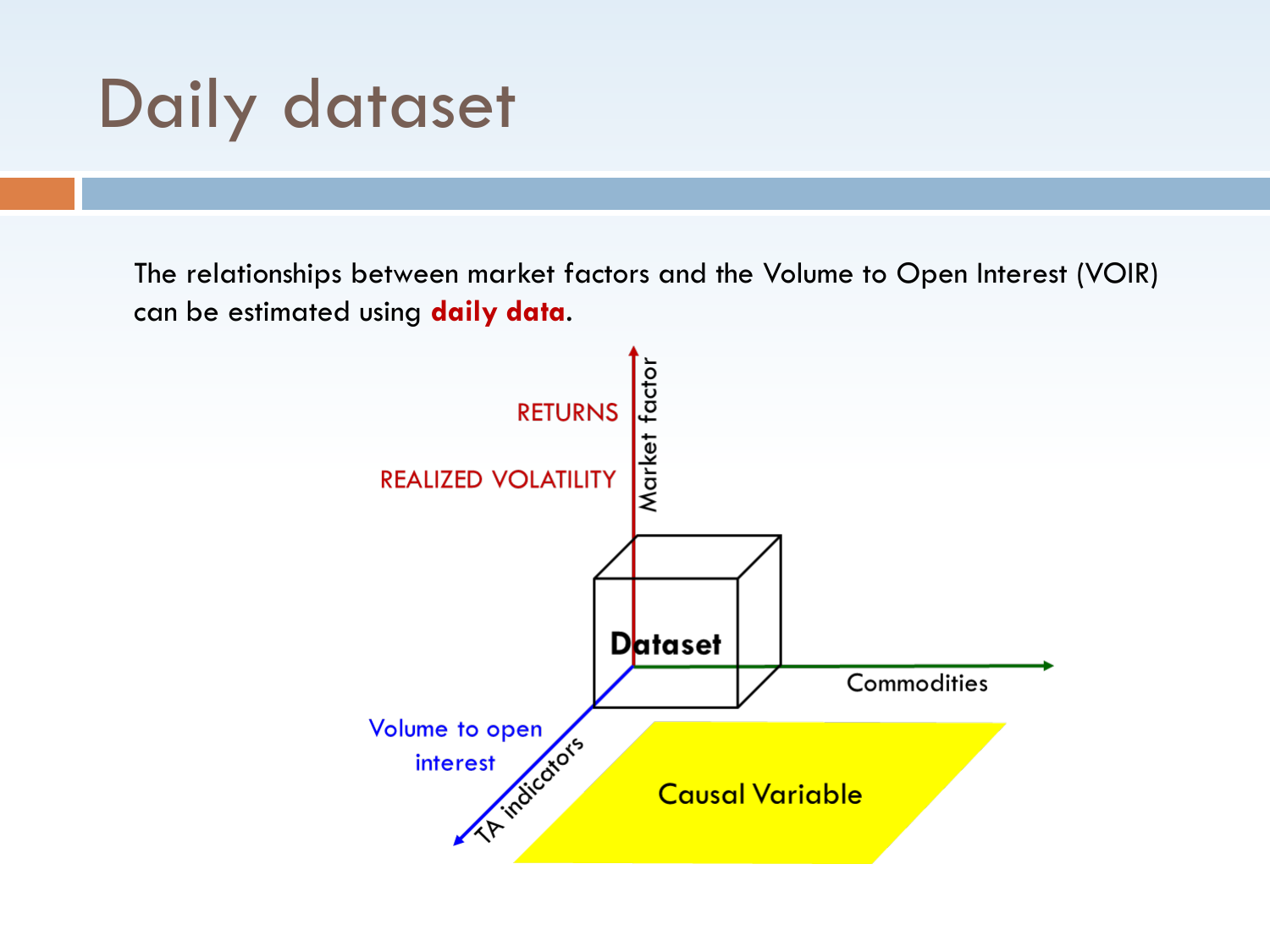# Commodities and Markets

The commodities and the Exchanges considered in the analysis are almost the same proposed by Irwin and Sanders (2010), excluding Wheat HRW (KCBT). More specifically:

| No.            | Code      | <b>Commodity</b>     | <b>Futures Exchange</b> |
|----------------|-----------|----------------------|-------------------------|
| $\mathbf{1}$   | <b>AN</b> | Cocoa                | <b>NYBT</b>             |
| $\overline{2}$ | <b>CC</b> | Corn                 | <b>CBOT</b>             |
| $\mathbf{3}$   | <b>DK</b> | <b>HRW Wheat</b>     | <b>KCBT</b>             |
| $\overline{4}$ | EC        | <b>Feeder Cattle</b> | <b>CME</b>              |
| 5              | GC        | Lean Hogs            | <b>CME</b>              |
| $\mathbf 6$    | HN        | Coffee               | <b>NYBT</b>             |
| $\overline{7}$ | <b>LC</b> | <b>Live Cattle</b>   | <b>CME</b>              |
| 8              | <b>NN</b> | Cotton               | <b>NYBT</b>             |
| 9              | <b>OC</b> | Soybean Oil          | <b>CBOT</b>             |
| 10             | SC        | Soybeans             | <b>CBOT</b>             |
| 11             | <b>WC</b> | <b>SRW Wheat</b>     | <b>CBOT</b>             |
| 12             | <b>ZN</b> | Sugar                | <b>NYBT</b>             |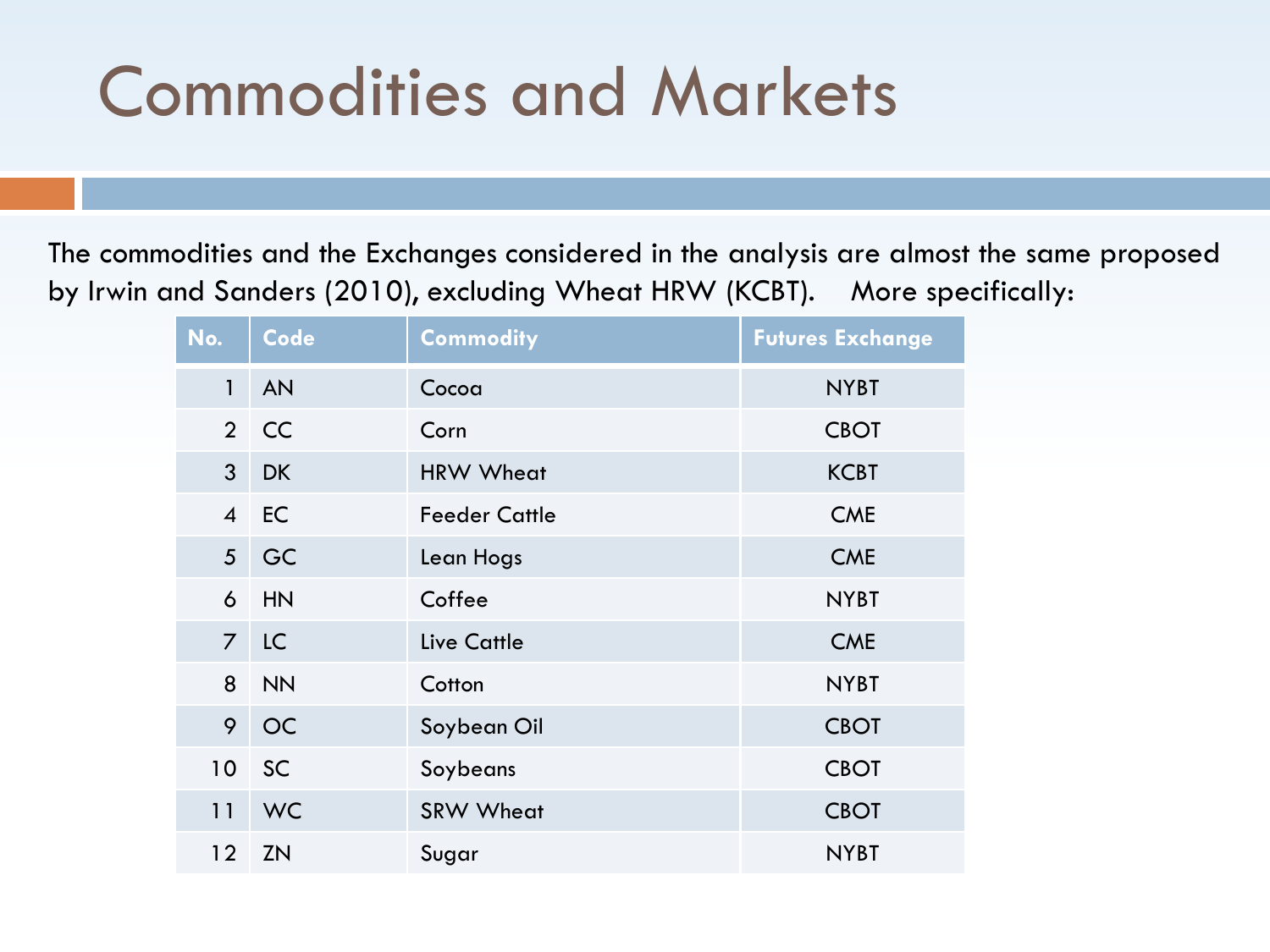# Causality Evaluation Strategy

Models are tested considering:

**Causal variables as independent and dependent variables**

```
Market factor = f(lagged Market factor, lagged TA indicator)
                                  \uparrow 1.
TA indicator = f(lagged TA indicator , lagged Market factor)
```
- Two types of models have been estimated: the **direct model** with the market factor as dependent variable and the **reverse model** with the TA indicator as dependent variable.
- $\triangleright$  The analysis is consistent with the Granger's theory that does not restrict the causality evaluation to only one direction of the relationship.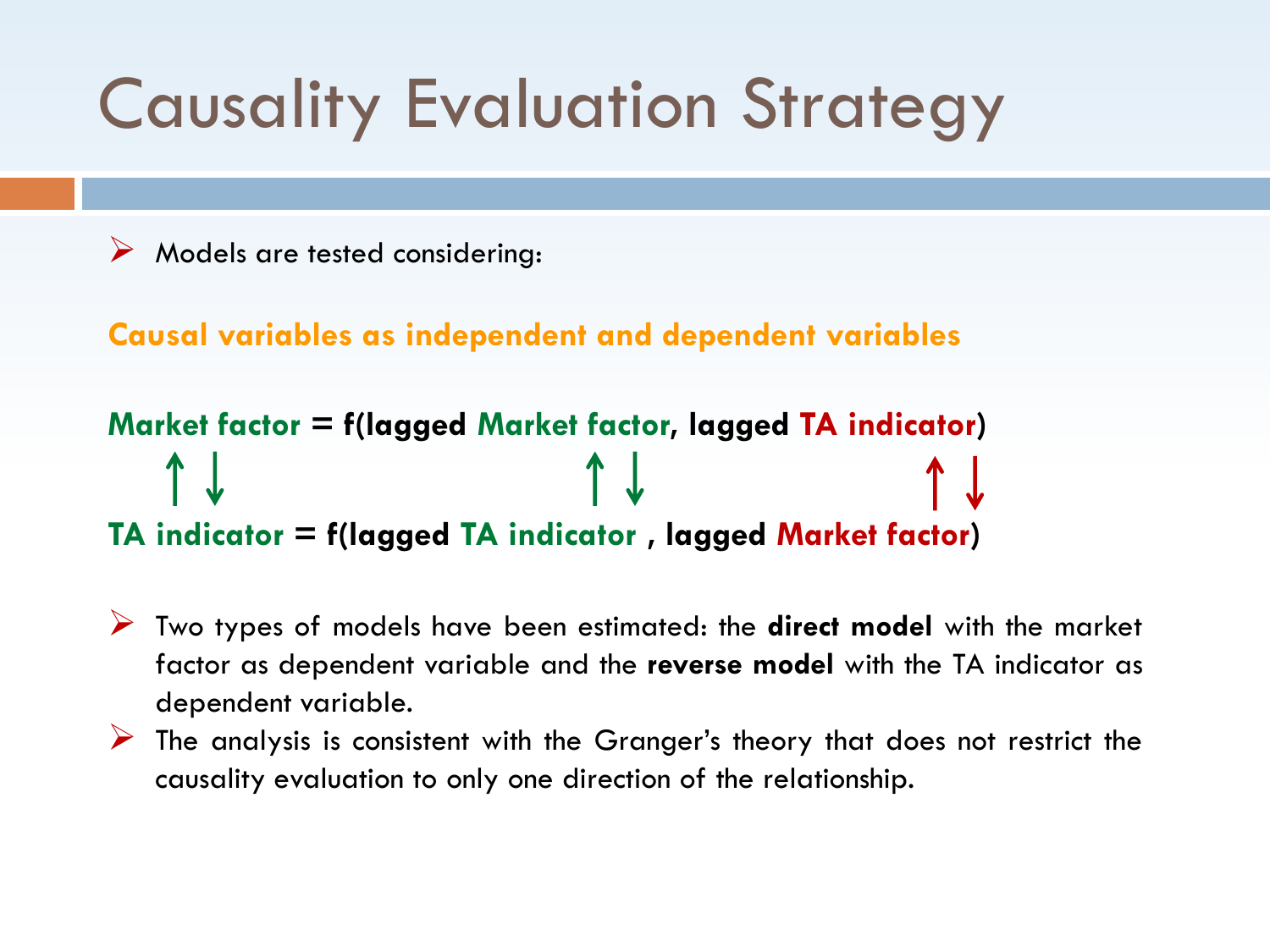#### Data pre-treatment

- $\triangleright$  All the variables has been standardized to have regression coefficients not affected by the data level and comparable among commodities
- $\triangleright$  Each time series has been submitted to an outlier check using an innovative robust method proposed by Riani et al. (2007) aiming to identify outliers using a **Forward Search (FS)** based on a multivariate testing.
- $\triangleright$  The FS technique identifies the outliers according to a procedure based on the estimation market by market of a multiple regression model and detecting them through the deletion residual analysis

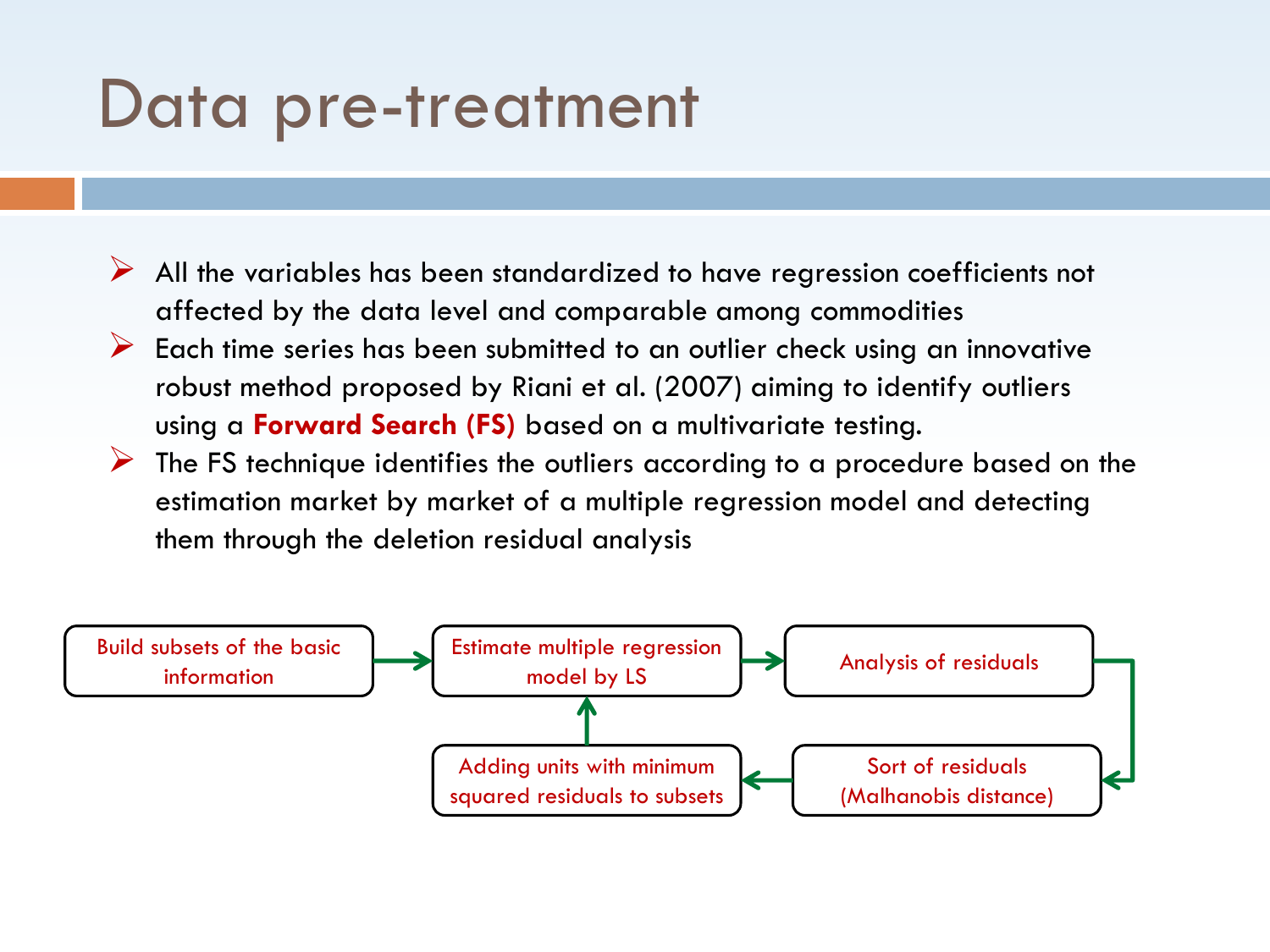## **Outliers**



- For the "direct" relationships,  $RV=$  fa(TA), the FS algorithm detected more outliers than for the "reverse" relationship (TA=fb(RV).
- In the worst case the outliers detected represent less than  $10\%$  of the complete set of observations available (4,824).
- $\triangleright$  The combined effect of these outliers has led to eliminate 1,270 rows of observations from the initial dataset for the "direct" relationship (corresponding to about 26% of the total); 550 (11% of the total) in the case of "reverse" relationship .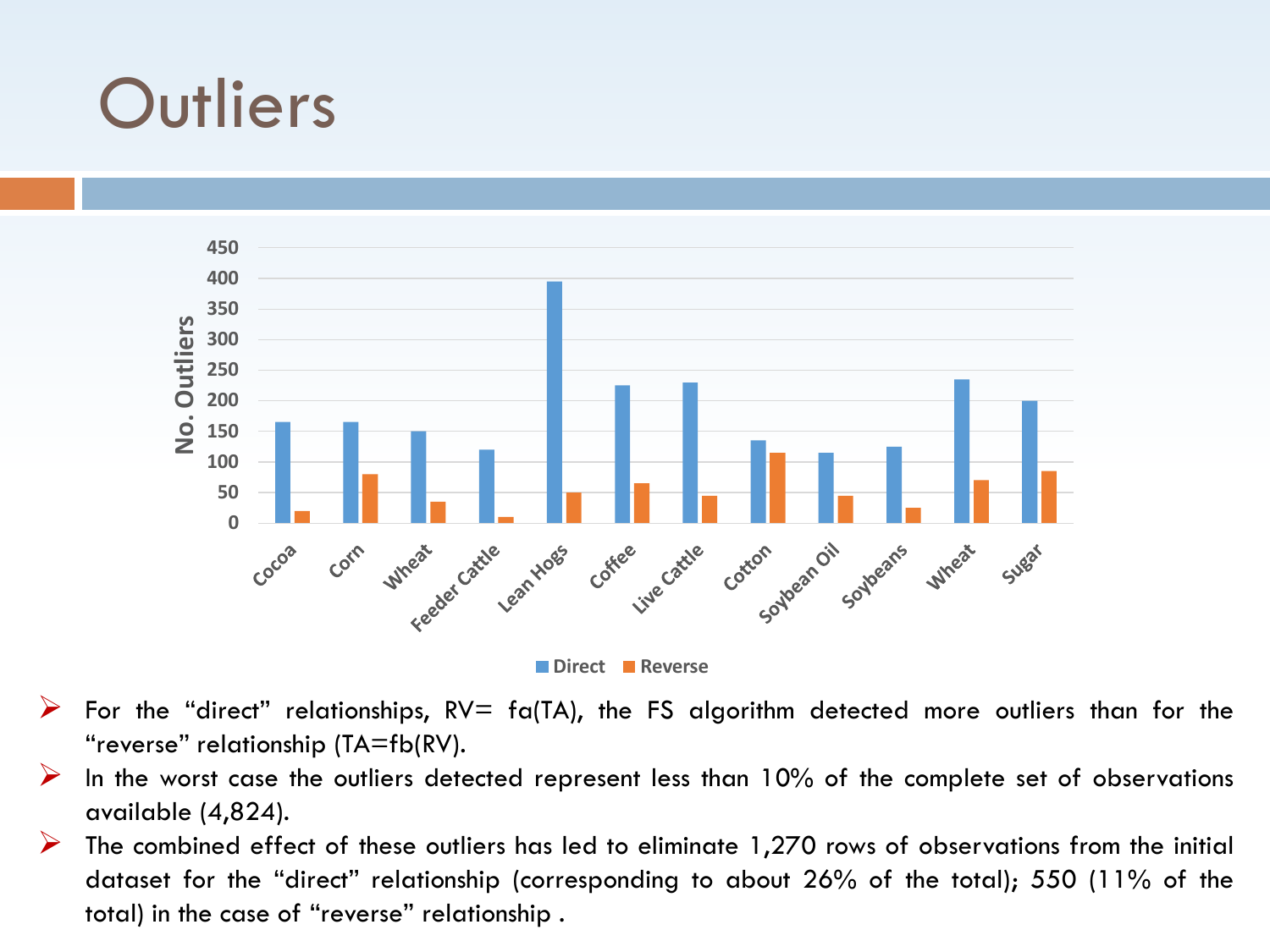# Granger-causality methodology

 $\triangleright$  Each market was analysed considering two time series as the linear causality technique requires. For time *t* and commodity *k* the conventional Granger's approach  $(=$  not-contemporaneous model):

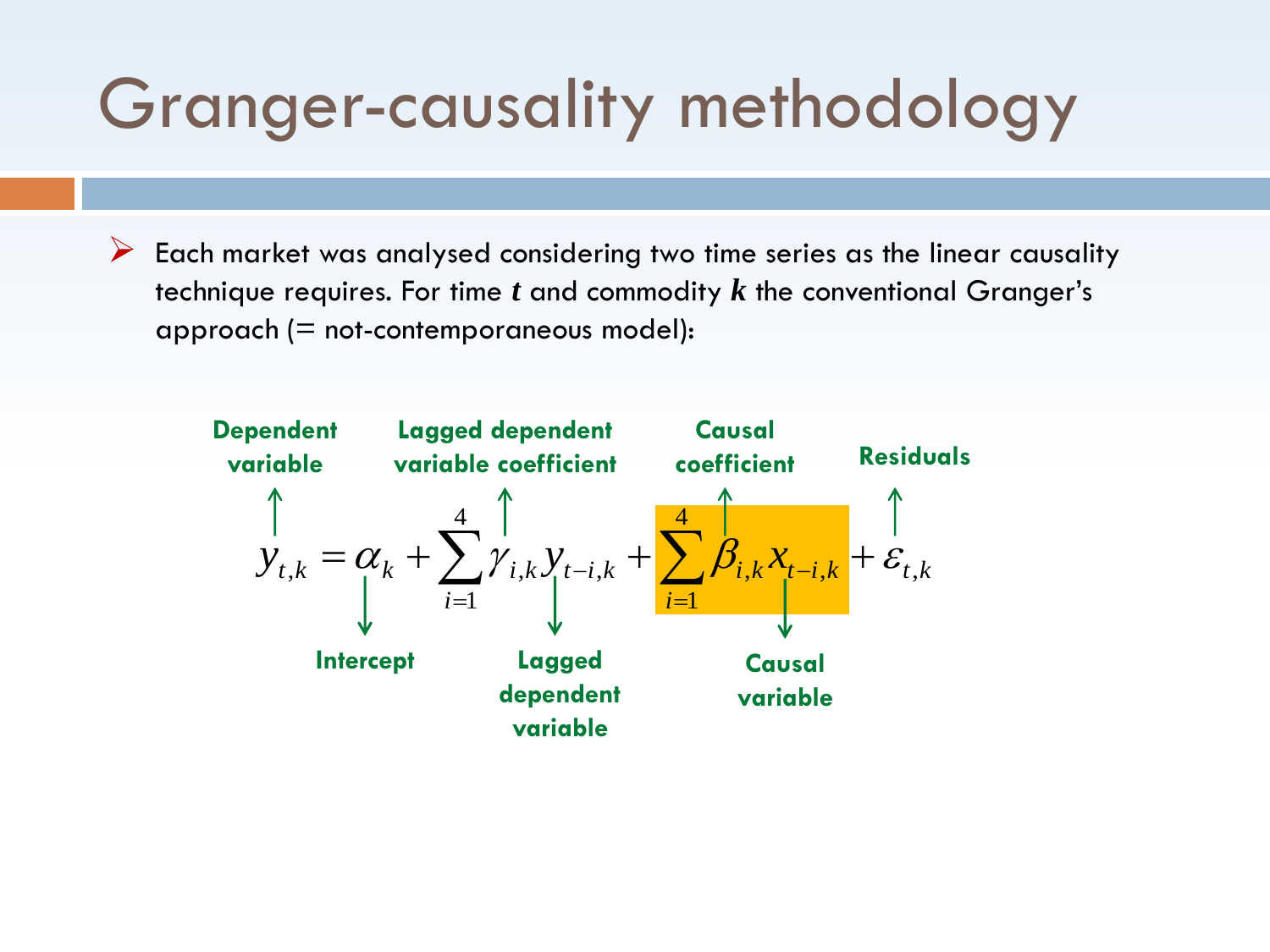## SUR system

Following the Irwin and Sanders' proposal, in order to increase the power of the causality test, we estimated the *k* markets as a system of Seemingly Unrelated Regression (SUR).

$$
y_{t,1} = \alpha_1 + \sum_{i=1}^{4} \gamma_{i,1} y_{t-i,1} + \sum_{i=1}^{4} \beta_{i,1} x_{t-i,1} + \varepsilon_t
$$
  
\n
$$
y_{t,2} = \alpha_2 + \sum_{i=1}^{4} \gamma_{i,2} y_{t-i,2} + \sum_{i=1}^{4} \beta_{i,2} x_{t-i,2} + \varepsilon_t
$$
  
\n
$$
y_{t,3} = \alpha_3 + \sum_{i=1}^{4} \gamma_{i,3} y_{t-i,3} + \sum_{i=1}^{4} \beta_{i,3} x_{t-i,3} + \varepsilon_t
$$
  
\n
$$
\vdots \qquad \vdots \qquad \vdots
$$
  
\n
$$
y_{t,12} = \alpha_{12} + \sum_{i=1}^{4} \gamma_{i,12} y_{t-i,12} + \sum_{i=1}^{4} \beta_{i,12} x_{t-i,12} + \varepsilon_t
$$

 $\triangleright$  We assume that in the markets there is an erratic force that affects all the commodity prices in the same way (correlation between market equation residuals).  $\triangleright$  The level of the fitness of the SUR investigated with the Lagrange multiplier statistics (Beusch and Pagan, 1980) is highly positive and demonstrates that the SUR approach is always the most adequate: all the markets react in the same way to the same exogenous changes.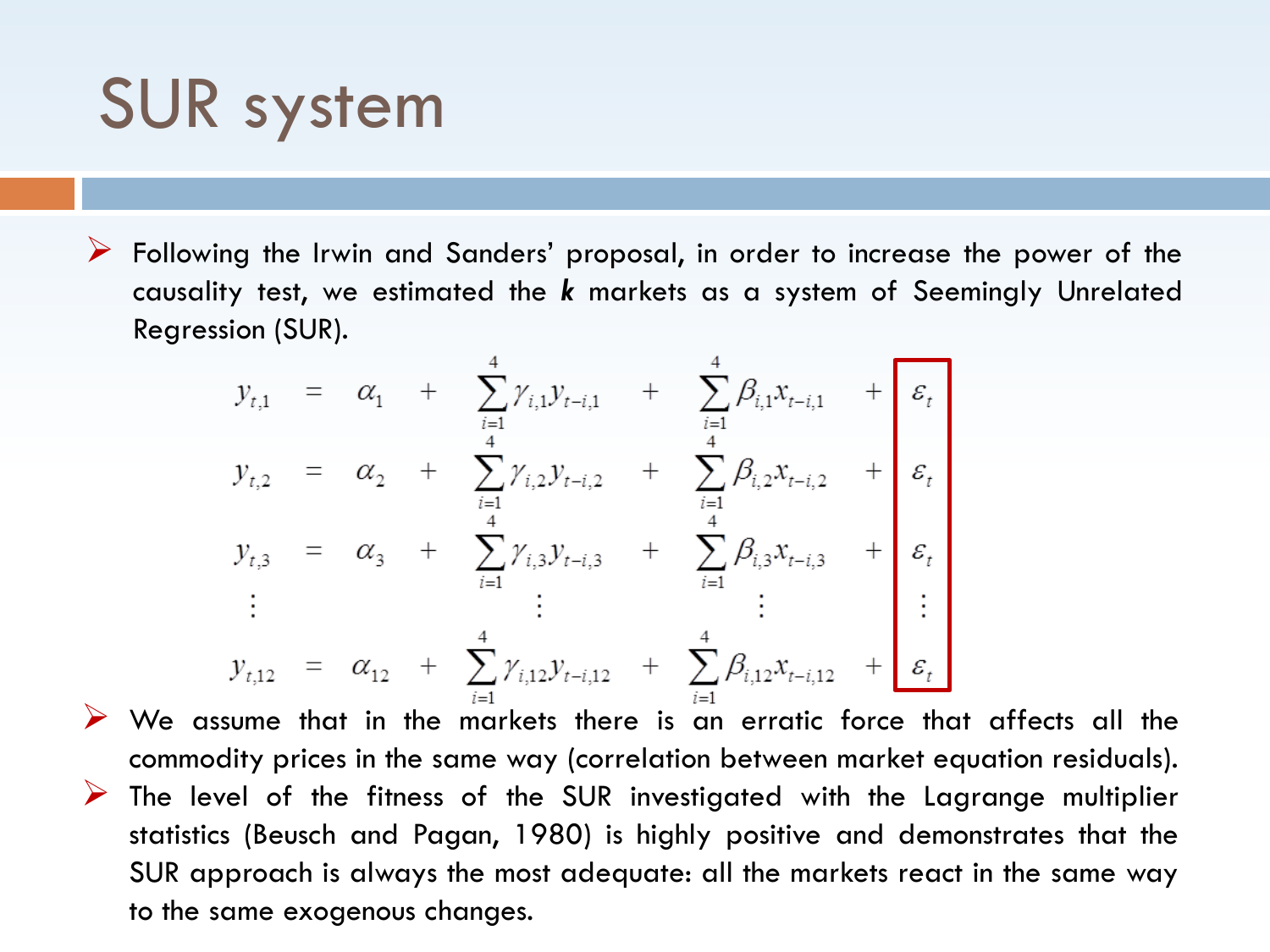# Causality Evaluation Strategy

 The SUR model has been tested with a not conventional version of the model introducing the current value for the causal variable (**Contemporaneous model)**

$$
y_{t,1} = \alpha_1 + \gamma_{t-1,1} y_{t-1,1} + \dots + \gamma_{t-4,1} y_{t-4,1} + \beta_{t,1} x_{t,k} + \beta_{t-1,1} x_{t-1,k} + \dots + \beta_{t-4,1} x_{t-4,k} + \varepsilon_t
$$

- This model provides an ex-post analysis of the degree of causality between the series;
- The contemporaneous independent variable is highly significant and contributes to improving the statistical significance of the coefficients of the lagged causal variables. Those are purified from the influence of the independent series at time *t* and this increases the performance of the model (see the Wald test);
- All the markets seem to react to exogenous information with a **clear homogeneity.**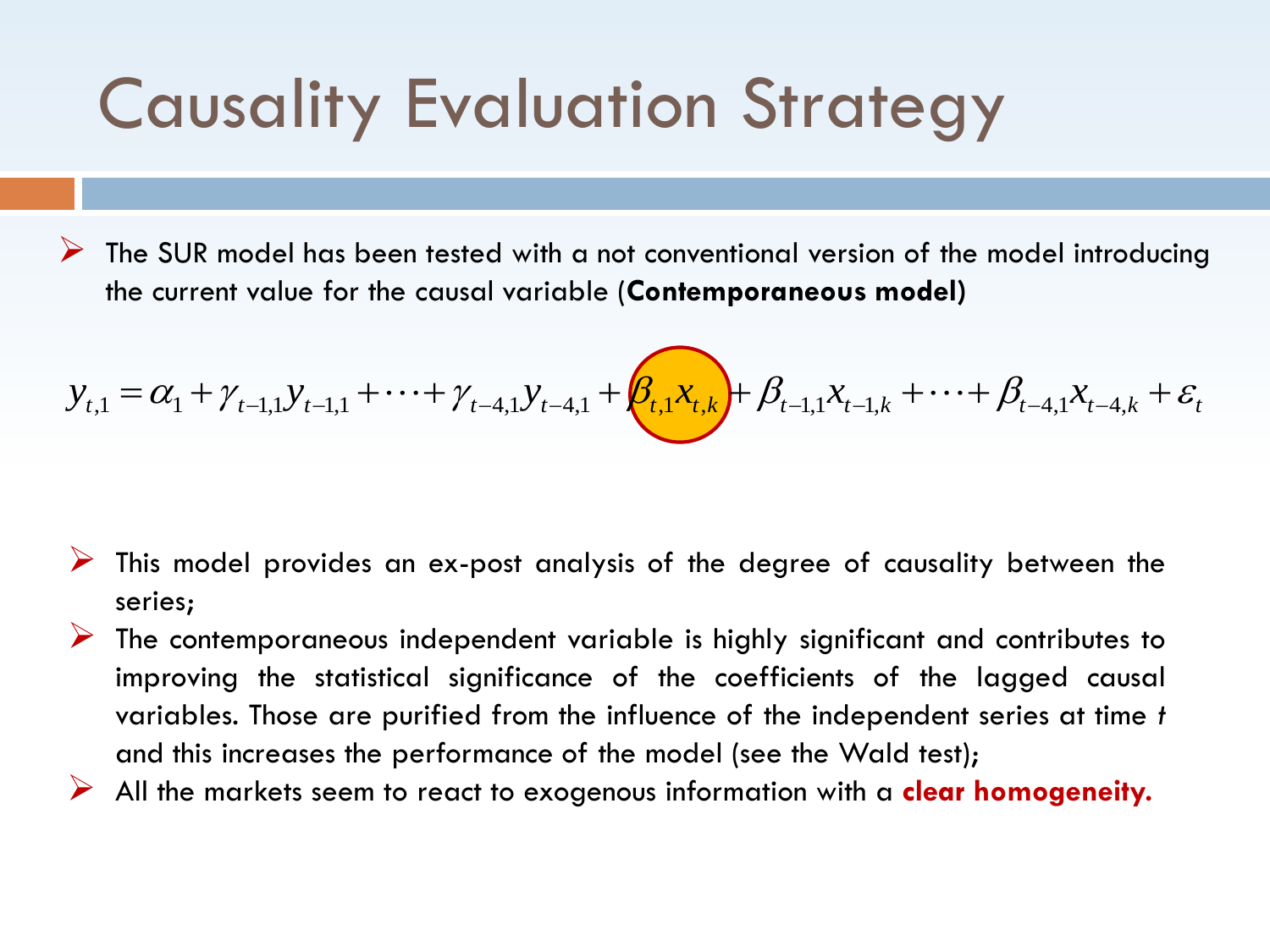#### Comparison

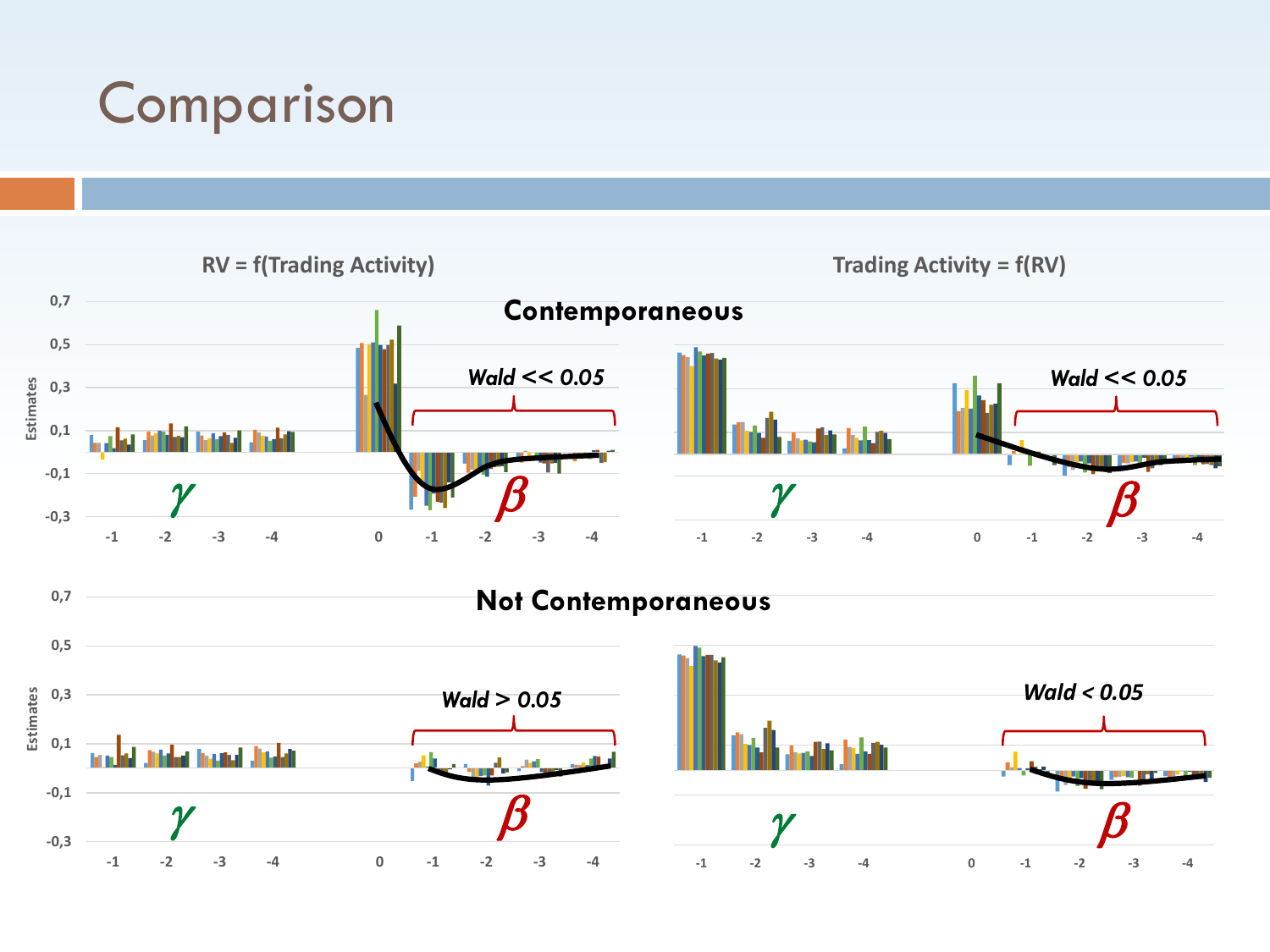#### Contemporaneous tests

- $\triangleright$  In both relationships the main effect is provided by the contemporaneous variables (current Realized Volatility and current Trading Activity). In order to better understand the instantaneous impact between them, we turned to "contemporaneous tests" .
- $\triangleright$  It is difficult to establish whether a causal relationship between the two variables exists or whether they are both affected by a third unobservable variable. An attempt to isolate the effect of a variable at time t with respect to the other has been made using instrumental variables, where the instruments are vectors of lagged, or contemporaneous - but exogenous series (*z*) selected from the entire information set available at time t.
- $\triangleright$  The variables used as instruments have proved effective.
- $\triangleright$  The clearest relationship is between volatility and trading activity but, from a statistical point of view, both the relationships are significant.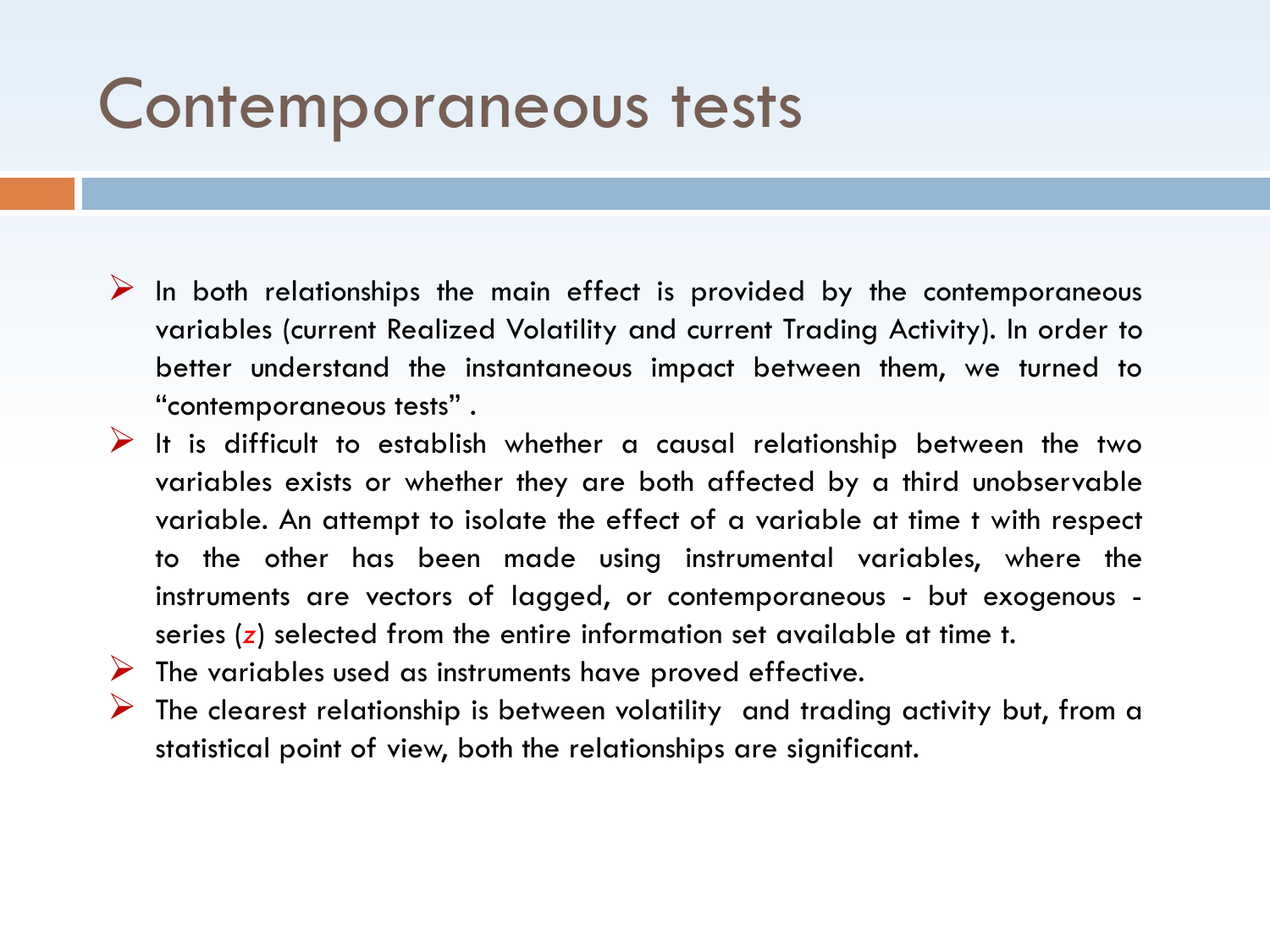# Concluding remarks - 1

- $\triangleright$  We can just suggest an in-depth analysis of the influence of the information frequency for evaluating causality in commodity futures markets: evidence collected or released at weekly intervals does not reveal all relevant phenomena.
- $\triangleright$  The contemporaneous tests confirm the qualitative indications of the Granger causality test and add information on the existence and the sign of the relationships linking trading activity and volatility at time t.
- If in period t a large amount of unexpected information reaches the market, the effect is to produce either a change in expectations, leading to adjustments in the number of transactions (trading activity), or greater heterogeneity of opinions and beliefs among traders, leading to greater volatility. At time t, there is a causal relationship between trading activity and volatility in addition to their being bound by a common cause, based on the information that has been spread onto the market.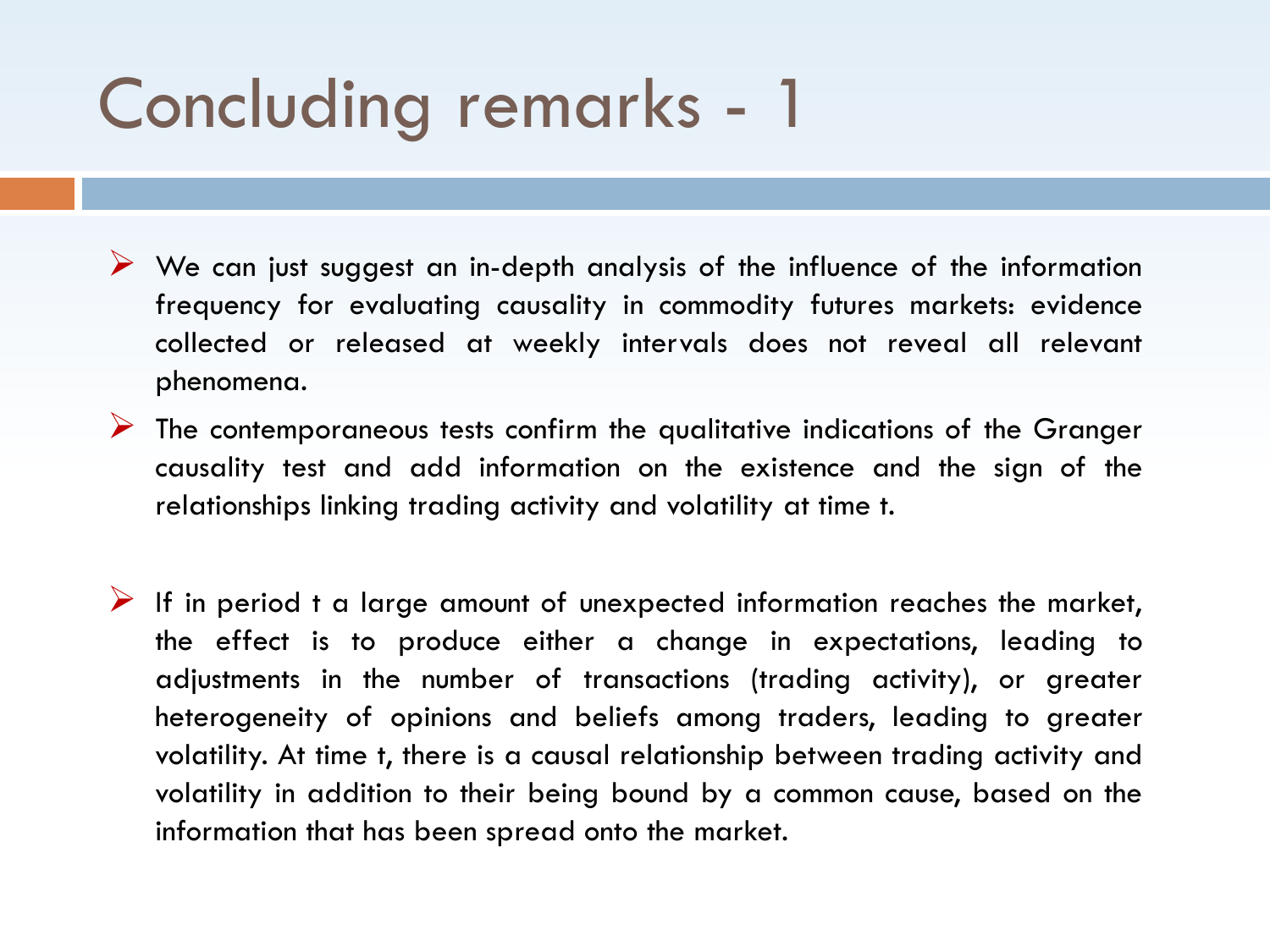### Concluding remarks - 2